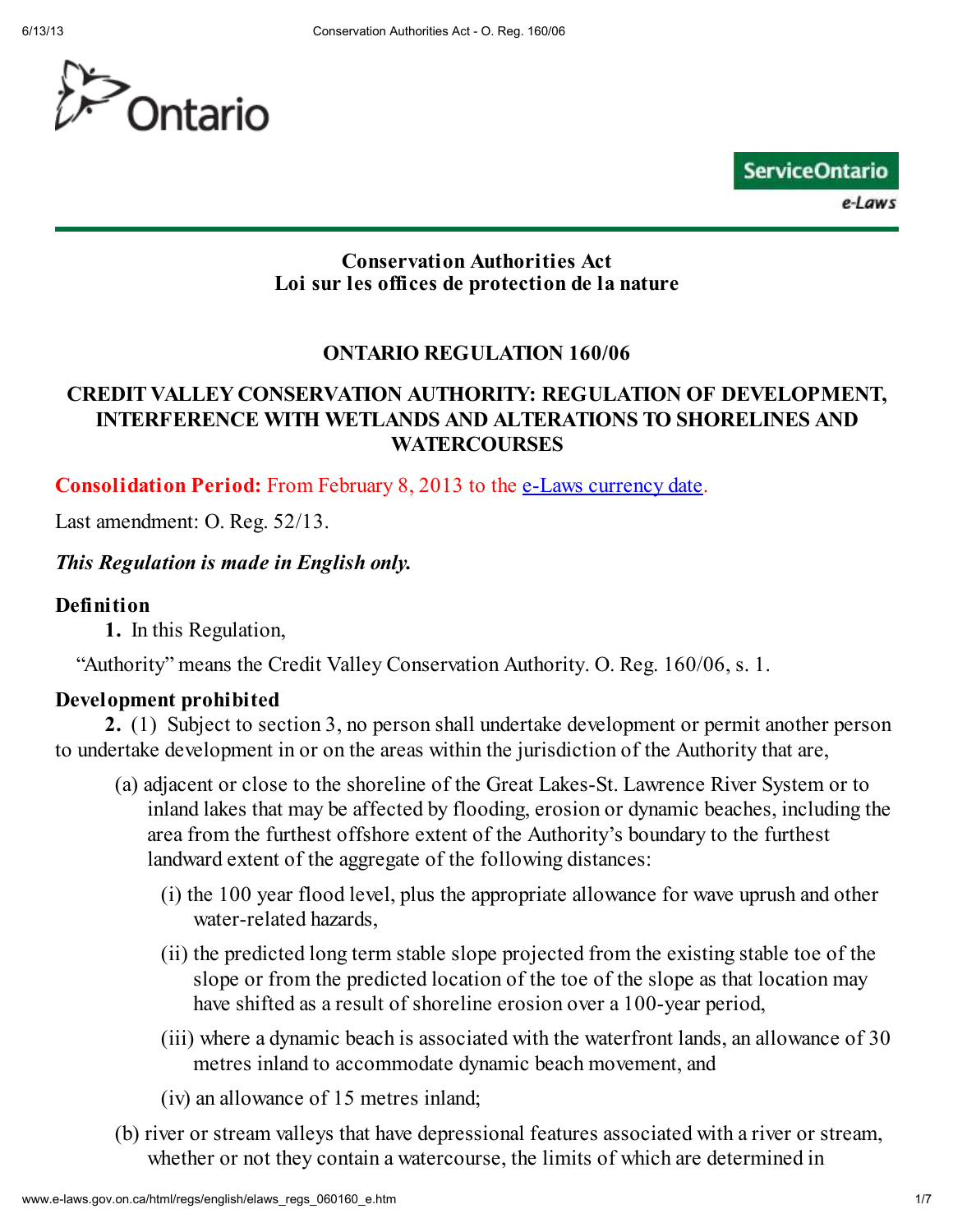accordance with the following rules:

- (i) where the river or stream valley is apparent and has stable slopes, the valley extends from the stable top of bank, plus 15 metres, to a similar point on the opposite side,
- (ii) where the river or stream valley is apparent and has unstable slopes, the valley extends from the predicted long term stable slope projected from the existing stable slope or, if the toe of the slope is unstable, from the predicted location of the toe of the slope as a result of stream erosion over a projected 100 year period, plus 15 metres, to a similar point on the opposite side,
- (iii) where the river or stream valley is not apparent, the valley extends the greater of,
	- (A) the distance from a point outside the edge of the maximum extent of the flood plain under the applicable flood event standard, plus 15 metres, to a similar point on the opposite side, and
	- (B) the distance from the predicted meander belt of a watercourse, expanded as required to convey the flood flows under the applicable flood event standard, plus 15 metres, to a similar point on the other side;

(c) hazardous lands;

- (d) wetlands; or
- (e) other areas where development could interfere with the hydrologic function of a wetland including areas within 120 metres of all provincially significant wetlands and areas within 30 metres of all other wetlands. O. Reg. 160/06, s. 2 (1); O. Reg. 52/13, s. 1 (1, 2).

(2) All areas within the jurisdiction of the Authority that are described in subsection (1) are delineated as the "Regulation Limit" shown on a series of maps filed at the head office of the Authority under the map title "Ontario Regulation 97/04: Regulation for Development, Interference with Wetlands and Alterations to Shorelines and Watercourses". O. Reg. 52/13, s. 1 (3).

(3) If there is a conflict between the description of areas in subsection (1) and the areas as shown on the series of maps referred to in subsection (2), the description of areas in subsection (1) prevails. O. Reg. 52/13, s. 1 (3).

# Permission to develop

3. (1) The Authority may grant permission for development in or on the areas described in subsection 2 (1) if, in its opinion, the control of flooding, erosion, dynamic beaches, pollution or the conservation of land will not be affected by the development. O. Reg. 160/06, s. 3 (1).

(2) The permission of the Authority shall be given in writing, with or without conditions. O. Reg. 160/06, s. 3 (2).

(3) Subject to subsection (4), the Authority's executive committee, or one or more employees of the Authority that have been designated by the Authority for the purposes of this section, may exercise the powers and duties of the Authority under subsections (1) and (2) with respect to the granting of permissions for development in or on the areas described in subsection 2 (1). O. Reg. 52/13, s. 2.

(4) A designate under subsection (3) shall not grant a permission for development with a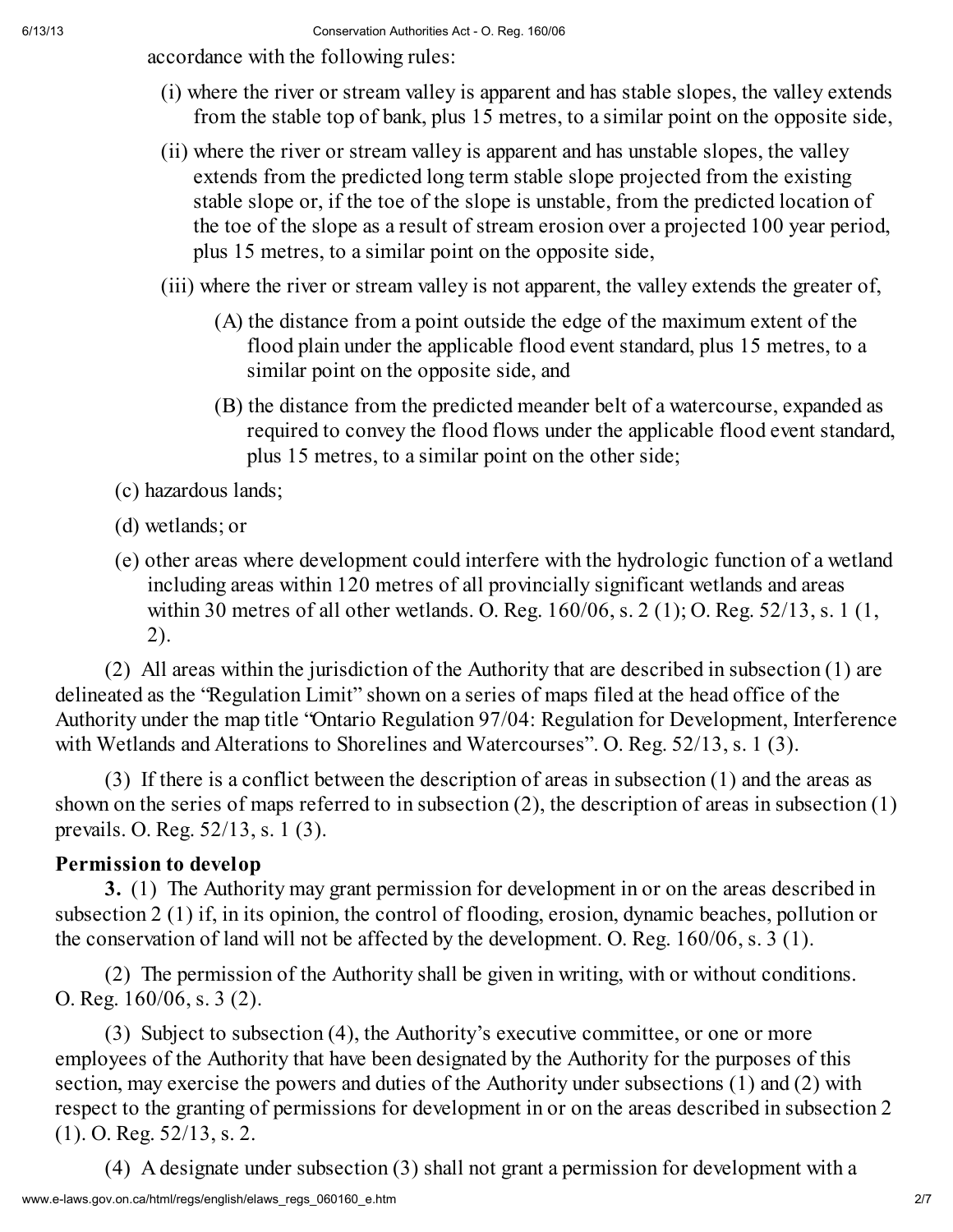maximum period of validity of more than 24 months. O. Reg. 52/13, s. 2.

### Application for permission

4. A signed application for permission to undertake development shall be filed with the Authority and shall contain the following information:

- 1. Four copies of a plan of the area showing the type and location of the proposed development.
- 2. The proposed use of the buildings and structures following completion of the development.
- 3. The start and completion dates of the development.
- 4. The elevations of existing buildings, if any, and grades and the proposed elevations of buildings and grades after the development.
- 5. Drainage details before and after the development.
- 6. A complete description of the type of fill proposed to be placed or dumped.
- 7. Such other technical studies or plans as the Authority may request. O. Reg. 160/06, s. 4; O. Reg. 52/13, s. 3.

## Alterations prohibited

5. Subject to section 6, no person shall straighten, change, divert or interfere in any way with the existing channel of a river, creek, stream or watercourse or change or interfere in any way with a wetland. O. Reg. 160/06, s. 5.

### Permission to alter

6. (1) The Authority may grant permission to straighten, change, divert or interfere with the existing channel of a river, creek, stream or watercourse or to change or interfere with a wetland. O. Reg. 160/06, s. 6 (1); O. Reg. 52/13, s. 4 (1).

(2) The permission of the Authority shall be given in writing, with or without conditions. O. Reg. 160/06, s. 6 (2).

(3) Subject to subsection (4), the Authority's executive committee, or one or more employees of the Authority that have been designated by the Authority for the purposes of this section, may exercise the powers and duties of the Authority under subsections (1) and (2) with respect to the granting of permissions for alteration. O. Reg. 52/13, s. 4 (2).

(4) A designate under subsection (3) shall not grant a permission for alteration with a maximum period of validity of more than 24 months. O. Reg. 52/13, s. 4 (2).

# Application for permission

7. A signed application for permission to straighten, change, divert or interfere with the existing channel of a river, creek, stream or watercourse or change or interfere with a wetland shall be filed with the Authority and shall contain the following information:

- 1. Four copies of a plan of the area showing plan view and cross-section details of the proposed alteration.
- 2. A description of the methods to be used in carrying out the alteration.
- 3. The start and completion dates of the alteration.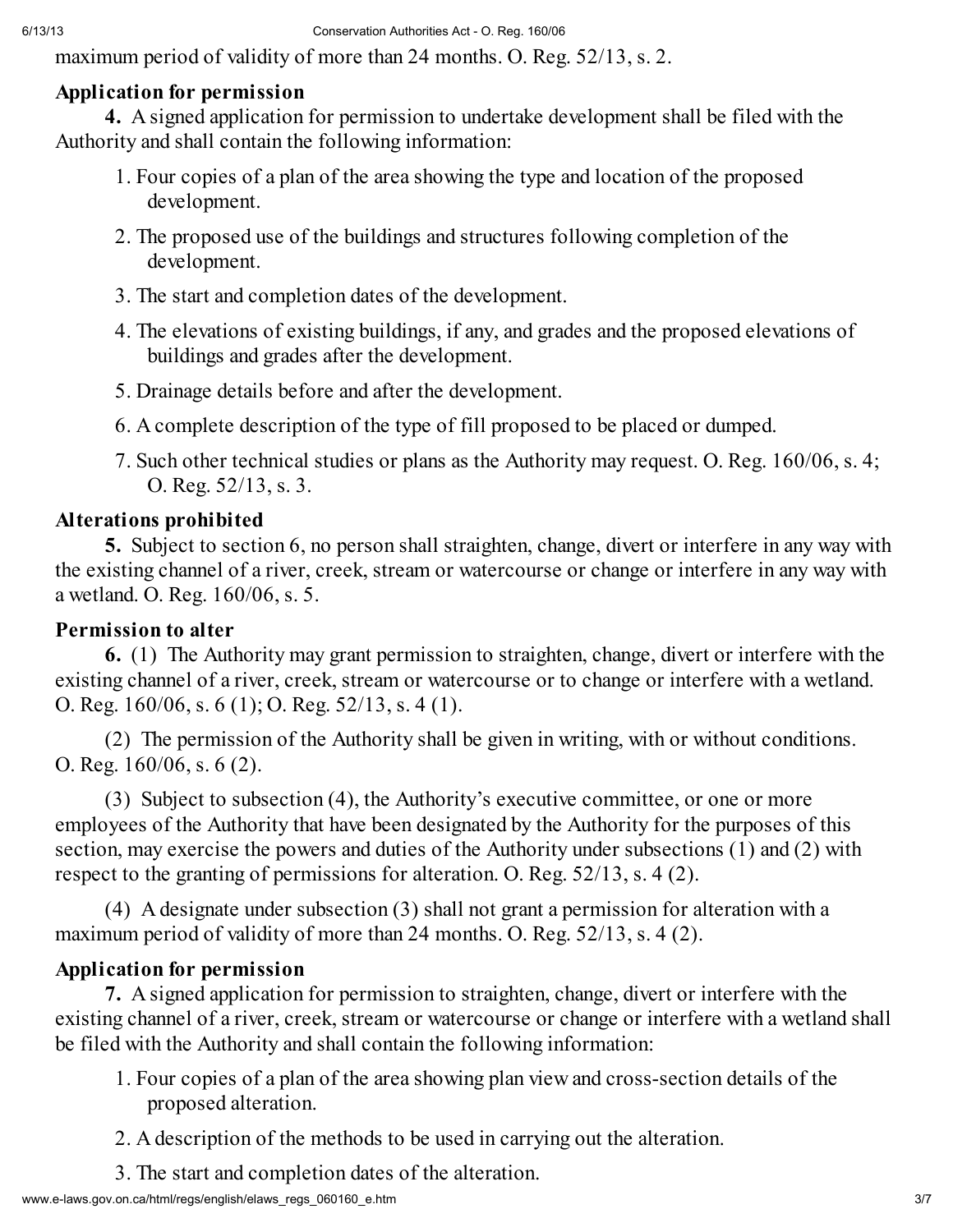- 4. A statement of the purpose of the alteration.
- 5. Such other technical studies or plans as the Authority may request. O. Reg. 160/06, s. 7; O. Reg. 52/13, s. 5.

# Cancellation of permission

8. (1) The Authority may cancel a permission granted under section 3 or 6 if it is of the opinion that the conditions of the permission have not been met. O. Reg. 160/06, s. 8 (1); O. Reg. 52/13, s. 6 (1).

(2) Before cancelling a permission, the Authority shall give a notice of intent to cancel to the holder of the permission indicating that the permission will be cancelled unless the holder shows cause at a hearing why the permission should not be cancelled. O. Reg. 160/06, s. 8 (2).

(3) Following the giving of the notice under subsection (2), the Authority shall give the holder at least five days notice of the date of the hearing. O. Reg. 160/06, s. 8 (3); O. Reg. 52/13, s. 6 (2).

# Period of validity of permissions and extensions

9. (1) The maximum period, including an extension, for which a permission granted under section 3 or 6 may be valid is,

- (a) 24 months, in the case of a permission granted for projects other than projects described in clause (b); and
- (b) 60 months, in the case of a permission granted for,
	- (i) projects that, in the opinion of the Authority or its executive committee, cannot reasonably be completed within 24 months from the day the permission is granted, or
	- (ii) projects that require permits or approvals from other regulatory bodies that, in the opinion of the Authority or its executive committee, cannot reasonably be obtained within 24 months from the day permission is granted. O. Reg. 52/13, s. 7.

(2) The Authority or its executive committee may grant a permission for an initial period that is less than the applicable maximum period specified in subsection (1) if, in the opinion of the Authority or its executive committee, the project can be completed in a period that is less than the maximum period. O. Reg. 52/13, s. 7.

(3) If the Authority or its executive committee grants a permission under subsection (2) for an initial period that is less than the applicable maximum period of validity specified in subsection (1), the Authority or its executive committee may grant an extension of the permission if,

- (a) the holder of the permission submits a written application for an extension to the Authority at least 60 days before the expiry of the permission;
- (b) no extension of the permission has previously been granted; and
- (c) the application sets out the reasons for which an extension is required and, in the opinion of the Authority or its executive committee, demonstrates that circumstances beyond the control of the holder of the permission will prevent completion of the project before the expiry of the permission. O. Reg. 52/13, s. 7.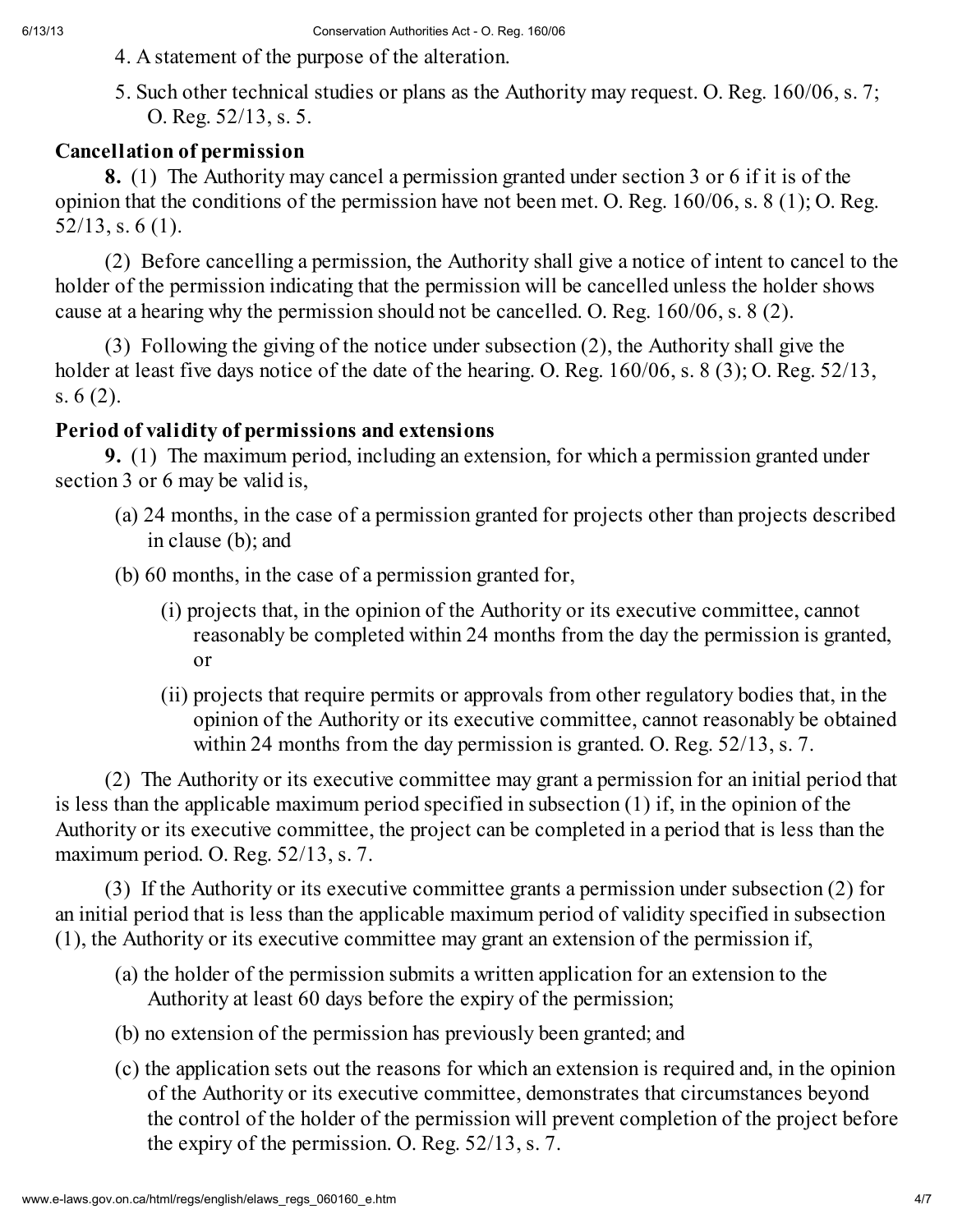(4) When granting an extension of a permission under subsection (3), the Authority or its executive committee may grant the extension for the period of time requested by the holder in the application or for such period of time as the Authority or its executive committee deems appropriate, as long as the total period of validity of the permission does not exceed the applicable maximum period specified in subsection (1). O. Reg. 52/13, s. 7.

(5) For the purposes of this section, the granting of an extension for a different period of time than the period of time requested does not constitute a refusal of an extension. O. Reg. 52/13, s. 7.

(6) The Authority or its executive committee may refuse an extension of a permission if it is of the opinion that the requirements of subsection (3) have not been met. O. Reg. 52/13, s. 7.

(7) Before refusing an extension of a permission, the Authority or its executive committee shall give notice of intent to refuse to the holder of the permission, indicating that the extension will be refused unless,

- (a) the holder requires a hearing, which may be before the Authority or its executive committee, as the Authority directs; and
- (b) at the hearing, the holder satisfies the Authority, or the Authority's executive committee, as the case may be,
	- (i) that the requirements of clauses (3) (a) and (b) have been met, and
	- (ii) that circumstances beyond the control of the holder will prevent completion of the project before the expiry of the permission. O. Reg. 52/13, s. 7.

(8) If the holder of the permission requires a hearing under subsection (7), the Authority or its executive committee shall give the holder at least five days notice of the date of the hearing. O. Reg. 52/13, s. 7.

(9) After holding a hearing under subsection (7), the Authority or its executive committee shall,

- (a) refuse the extension; or
- (b) grant an extension for such period of time as it deems appropriate, as long as the total period of validity of the permission does not exceed the applicable maximum period specified in subsection (1). O. Reg. 52/13, s. 7.

(10) Subject to subsection (11), one or more employees of the Authority that have been designated by the Authority for the purposes of this section may exercise the powers and duties of the Authority under subsections (2), (3) and (4), but not those under subsections (6), (7), (8) and (9). O. Reg. 52/13, s. 7.

(11) A designate under subsection (10) shall not grant an extension of a permission for any period that would result in the permission having a period of validity greater than 24 months. O. Reg. 52/13, s. 7.

# Appointment of officers

10. The Authority may appoint officers to enforce this Regulation. O. Reg. 160/06, s. 10.

# Flood event standards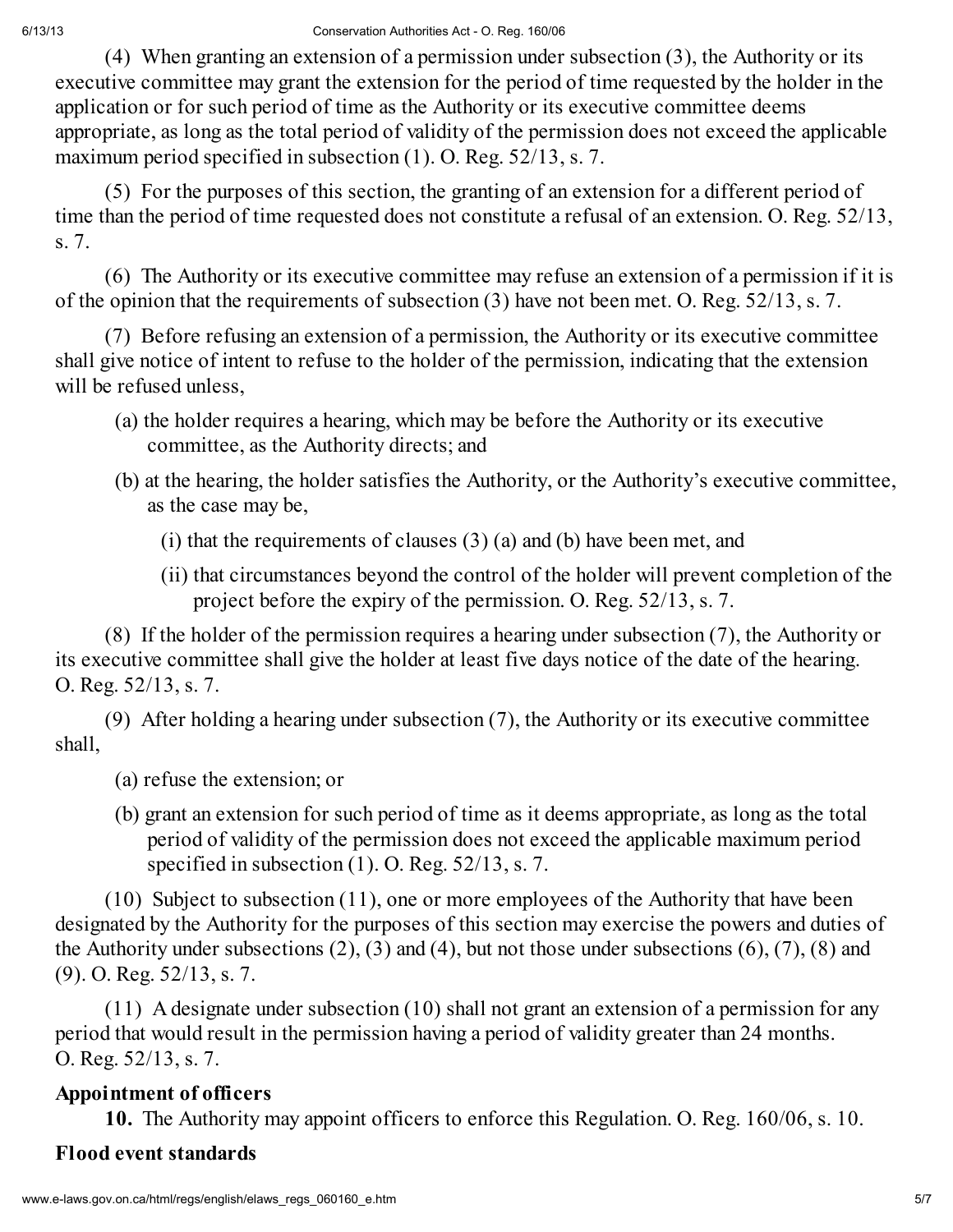11. The applicable flood event standards used to determine the maximum susceptibility to flooding of lands or areas within the watersheds in the area of jurisdiction of the Authority are the Hurricane Hazel Flood Event Standard, the 100 Year Flood Event Standard and the 100 year flood level plus wave uprush, described in Schedule 1. O. Reg. 160/06, s. 11.

12. Revoked: O. Reg. 52/13, s. 8.

13. Omitted (revokes other Regulations). O. Reg. 160/06, s. 13.

### SCHEDULE 1

1. The Hurricane Hazel flood event standard means a storm that produces over a 48-hour period,

- (a) in a drainage area of 25 square kilometres or less, rainfall that has the distribution set out in Table 1; or
- (b) in a drainage area of more than 25 square kilometres, rainfall such that the number of millimetres of rain referred to in each case in Table 1 shall be modified by the percentage amount shown in Column 2 of Table 2 opposite the size of the drainage area set out opposite thereto in Column 1 of Table 2.

| 73 millimetres of rain in the first 36 hours |
|----------------------------------------------|
| 6 millimetres of rain in the 37th hour       |
| 4 millimetres of rain in the 38th hour       |
| 6 millimetres of rain in the 39th hour       |
| 13 millimetres of rain in the 40th hour      |
| 17 millimetres of rain in the 41st hour      |
| 13 millimetres of rain in the 42nd hour      |
| 23 millimetres of rain in the 43rd hour      |
| 13 millimetres of rain in the 44th hour      |
| 13 millimetres of rain in the 45th hour      |
| 53 millimetres of rain in the 46th hour      |
| 38 millimetres of rain in the 47th hour      |
| 13 millimetres of rain in the 48th hour      |
|                                              |

### TABLE 1

| Column 1                          | Column 2   |
|-----------------------------------|------------|
| Drainage Area (square kilometres) | Percentage |
| 26 to 45 both inclusive           | 99.2       |
| 46 to 65 both inclusive           | 98.2       |
| 66 to 90 both inclusive           | 97.1       |
| 91 to 115 both inclusive          | 96.3       |
| 116 to 140 both inclusive         | 95.4       |
| 141 to 165 both inclusive         | 94.8       |
| 166 to 195 both inclusive         | 94.2       |
| 196 to 220 both inclusive         | 93.5       |
| 221 to 245 both inclusive         | 92.7       |
| 246 to 270 both inclusive         | 92.0       |
| 271 to 450 both inclusive         | 89.4       |
| 451 to 575 both inclusive         | 86.7       |
| 576 to 700 both inclusive         | 84.0       |
| 701 to 850 both inclusive         | 82.4       |
| 851 to 1000 both inclusive        | 80.8       |
| 1001 to 1200 both inclusive       | 79.3       |
| 1201 to 1500 both inclusive       | 76.6       |